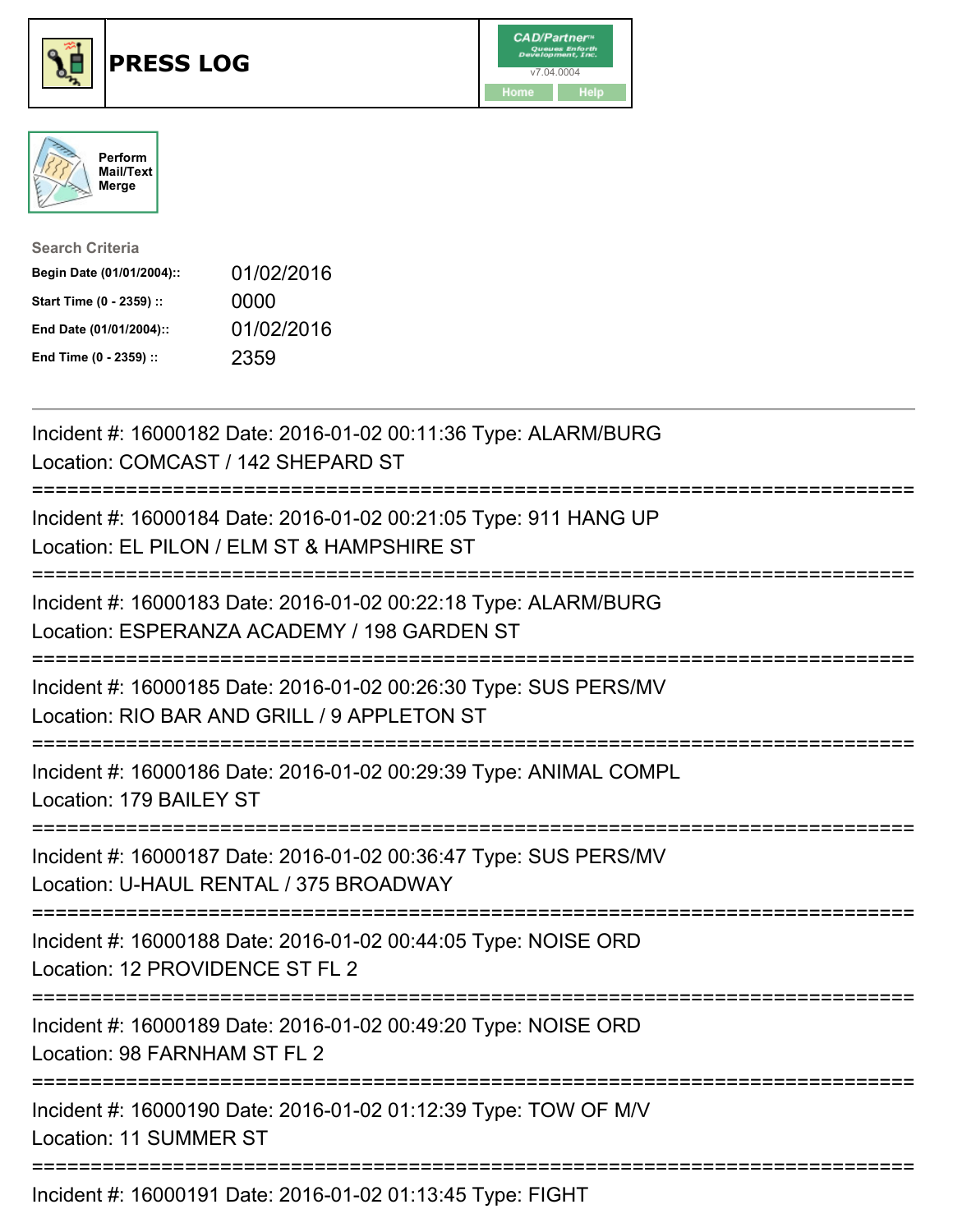| Location: MAKARENA / 150 COMMON ST                                                                                                     |
|----------------------------------------------------------------------------------------------------------------------------------------|
| Incident #: 16000192 Date: 2016-01-02 01:39:26 Type: M/V STOP<br>Location: HAVERHILL ST & WEST ST                                      |
| Incident #: 16000193 Date: 2016-01-02 01:46:35 Type: HIT & RUN M/V<br>Location: HAVERHILL ST & JACKSON ST                              |
| Incident #: 16000194 Date: 2016-01-02 01:55:30 Type: M/V STOP<br>Location: CROSS ST & FRANKLIN ST                                      |
| Incident #: 16000195 Date: 2016-01-02 01:57:15 Type: SUS PERS/MV<br>Location: 35 BRUCE ST                                              |
| Incident #: 16000196 Date: 2016-01-02 02:00:31 Type: FIRE/MV<br>Location: HAFFNERS GAS STATION / 262 LAWRENCE ST<br>:================= |
| Incident #: 16000197 Date: 2016-01-02 02:26:26 Type: FIGHT<br><b>Location: 2 SAUNDERS ST</b>                                           |
| Incident #: 16000198 Date: 2016-01-02 02:37:30 Type: FIRE/MV<br>Location: 120 PHILLIPS ST                                              |
| Incident #: 16000199 Date: 2016-01-02 02:44:42 Type: ALARM/BURG<br>Location: STRELLA MARKET / 155 ARLINGTON ST                         |
| Incident #: 16000200 Date: 2016-01-02 02:52:07 Type: NOISE ORD<br>Location: 115 OSGOOD ST #RIGHT FL 3                                  |
| Incident #: 16000201 Date: 2016-01-02 02:52:45 Type: A&B D/W PAST<br>Location: 1 GENERAL ST                                            |
| Incident #: 16000202 Date: 2016-01-02 02:54:39 Type: SHOTS FIRED<br>Location: 115 ALDER ST                                             |
| Incident #: 16000203 Date: 2016-01-02 03:12:42 Type: AUTO ACC/UNK PI<br>Location: 45 MYRTLE ST                                         |
| Incident #: 16000204 Date: 2016-01-02 03:14:40 Type: LOUD NOISE<br>Location: 173 UNION ST                                              |
| Incident #: 16000205 Date: 2016-01-02 03:29:50 Type: MV/BLOCKING                                                                       |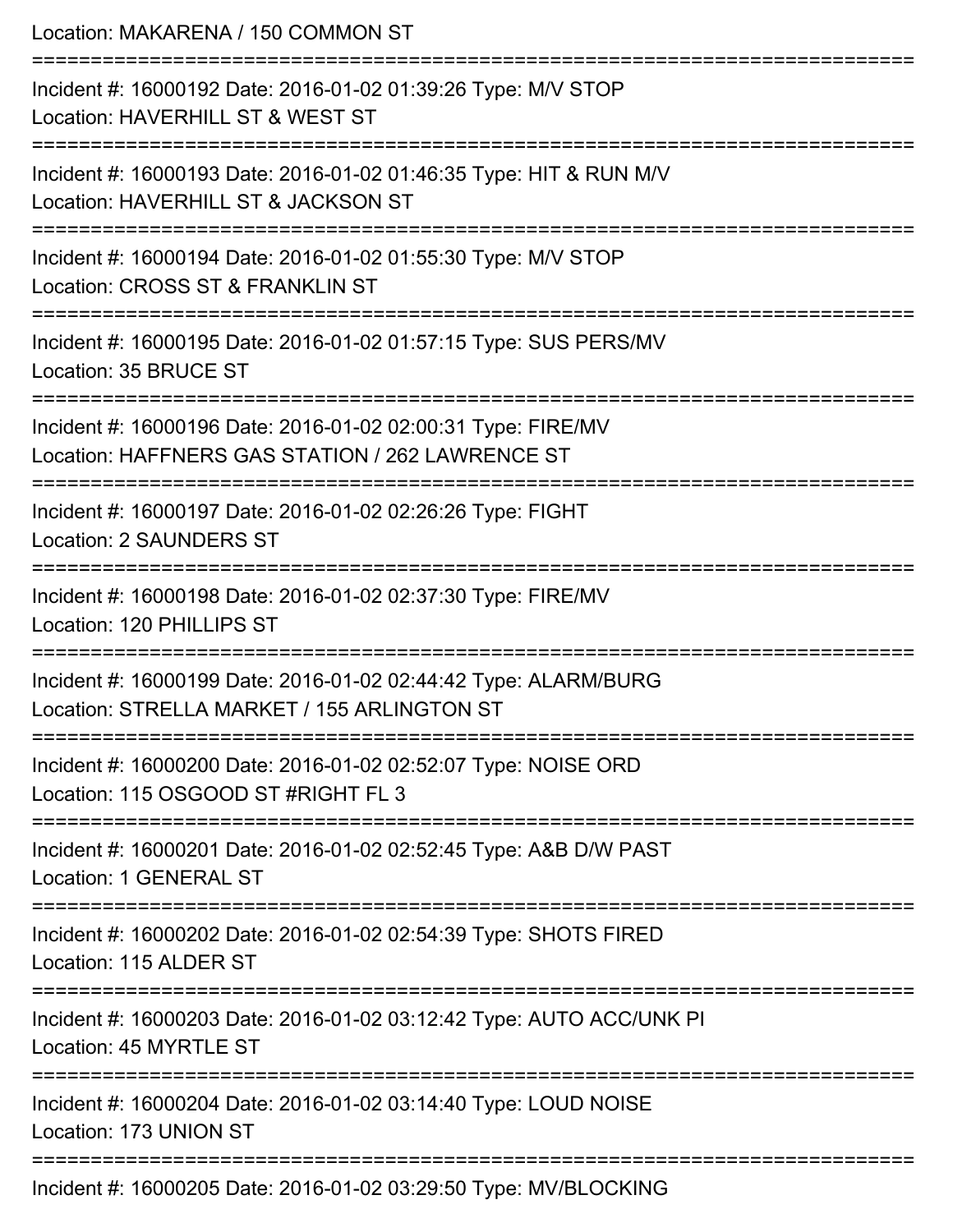| Incident #: 16000206 Date: 2016-01-02 03:30:56 Type: NOISE ORD<br>Location: 48 CEDAR ST                     |
|-------------------------------------------------------------------------------------------------------------|
| Incident #: 16000207 Date: 2016-01-02 03:50:40 Type: MEDIC SUPPORT<br>Location: 54 SAUNDERS ST #1           |
| Incident #: 16000208 Date: 2016-01-02 04:23:55 Type: UNWANTEDGUEST<br>Location: 19 DANA ST                  |
| Incident #: 16000209 Date: 2016-01-02 05:46:21 Type: NOTIFICATION<br>Location: 6 E HAVERHILL ST FL 3        |
| Incident #: 16000210 Date: 2016-01-02 05:48:59 Type: VIO CITY ORD<br>Location: 1 BICKNELL TER               |
| Incident #: 16000211 Date: 2016-01-02 06:37:51 Type: ALARM/BURG<br>Location: CASA SYSTEMS / 104 GLENN ST #C |
| Incident #: 16000212 Date: 2016-01-02 07:04:11 Type: SUICIDE ATTEMPT<br>Location: 131 FARNHAM ST            |
| Incident #: 16000213 Date: 2016-01-02 07:12:15 Type: ASSSIT AMBULANC<br>Location: 79 TREMONT ST FL 2        |
| Incident #: 16000214 Date: 2016-01-02 08:09:10 Type: ALARMS<br>Location: 200 COMMON ST                      |
| Incident #: 16000215 Date: 2016-01-02 08:16:54 Type: CK WELL BEING<br>Location: 48 SMITH ST                 |
| Incident #: 16000216 Date: 2016-01-02 08:26:06 Type: MEDIC SUPPORT<br>Location: 651 ESSEX ST #7-26          |
| Incident #: 16000217 Date: 2016-01-02 08:35:48 Type: MEDIC SUPPORT<br>Location: 180 SARATOGA ST FL 2        |
| Incident #: 16000219 Date: 2016-01-02 09:22:06 Type: KEEP PEACE<br>Location: 4 WEBSTER CT                   |
| Incident #: 16000218 Date: 2016-01-02 09:22:21 Type: AUTO ACC/NO PI                                         |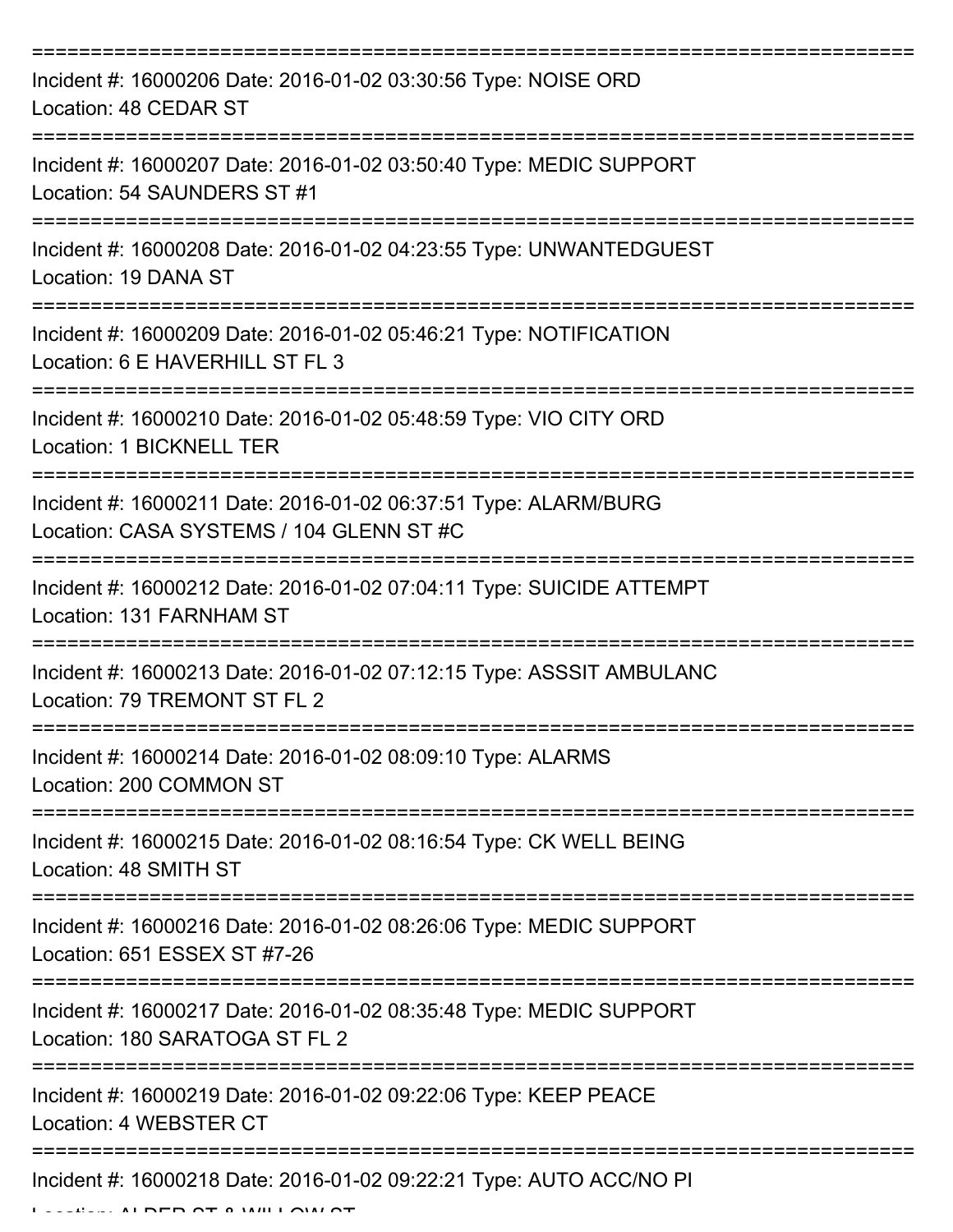| Incident #: 16000220 Date: 2016-01-02 09:28:25 Type: AUTO ACC/UNK PI<br>Location: 195 FERRY ST              |
|-------------------------------------------------------------------------------------------------------------|
| Incident #: 16000221 Date: 2016-01-02 09:52:58 Type: LOST PROPERTY<br>Location: 182 HIGH ST                 |
| Incident #: 16000222 Date: 2016-01-02 10:13:03 Type: MV/BLOCKING<br>Location: 6 BERKELEY ST                 |
| Incident #: 16000223 Date: 2016-01-02 10:14:44 Type: AUTO ACC/NO PI<br>Location: BROADWAY & LOWELL ST       |
| Incident #: 16000225 Date: 2016-01-02 10:30:42 Type: THREATS<br>Location: 68 BUNKERHILL ST<br>============= |
| Incident #: 16000224 Date: 2016-01-02 10:30:43 Type: ALARM/BURG<br>Location: 300 ESSEX ST                   |
| Incident #: 16000226 Date: 2016-01-02 10:41:24 Type: RECOV/STOL/MV<br>Location: 28 ORCHARD ST               |
| Incident #: 16000228 Date: 2016-01-02 10:43:32 Type: M/V STOP<br>Location: HAVERHILL ST & ROYAL ST          |
| Incident #: 16000227 Date: 2016-01-02 10:45:09 Type: HIT & RUN M/V<br>Location: 439 HAMPSHIRE ST            |
| Incident #: 16000229 Date: 2016-01-02 10:47:57 Type: ALARM/BURG<br>Location: 61 EVERETT ST                  |
| Incident #: 16000230 Date: 2016-01-02 10:53:51 Type: VIO CITY ORD<br>Location: 1 W LOWELL ST                |
| Incident #: 16000231 Date: 2016-01-02 11:08:30 Type: RECOV/STOL/MV<br>Location: 140 SPRUCE ST               |
| Incident #: 16000232 Date: 2016-01-02 11:32:59 Type: UNWANTEDGUEST<br>Location: 162 MARGIN ST FL 1          |
| Incident #: 16000233 Date: 2016-01-02 11:58:27 Type: STOL/MV/PAS                                            |

Location: 208 HOWADD ST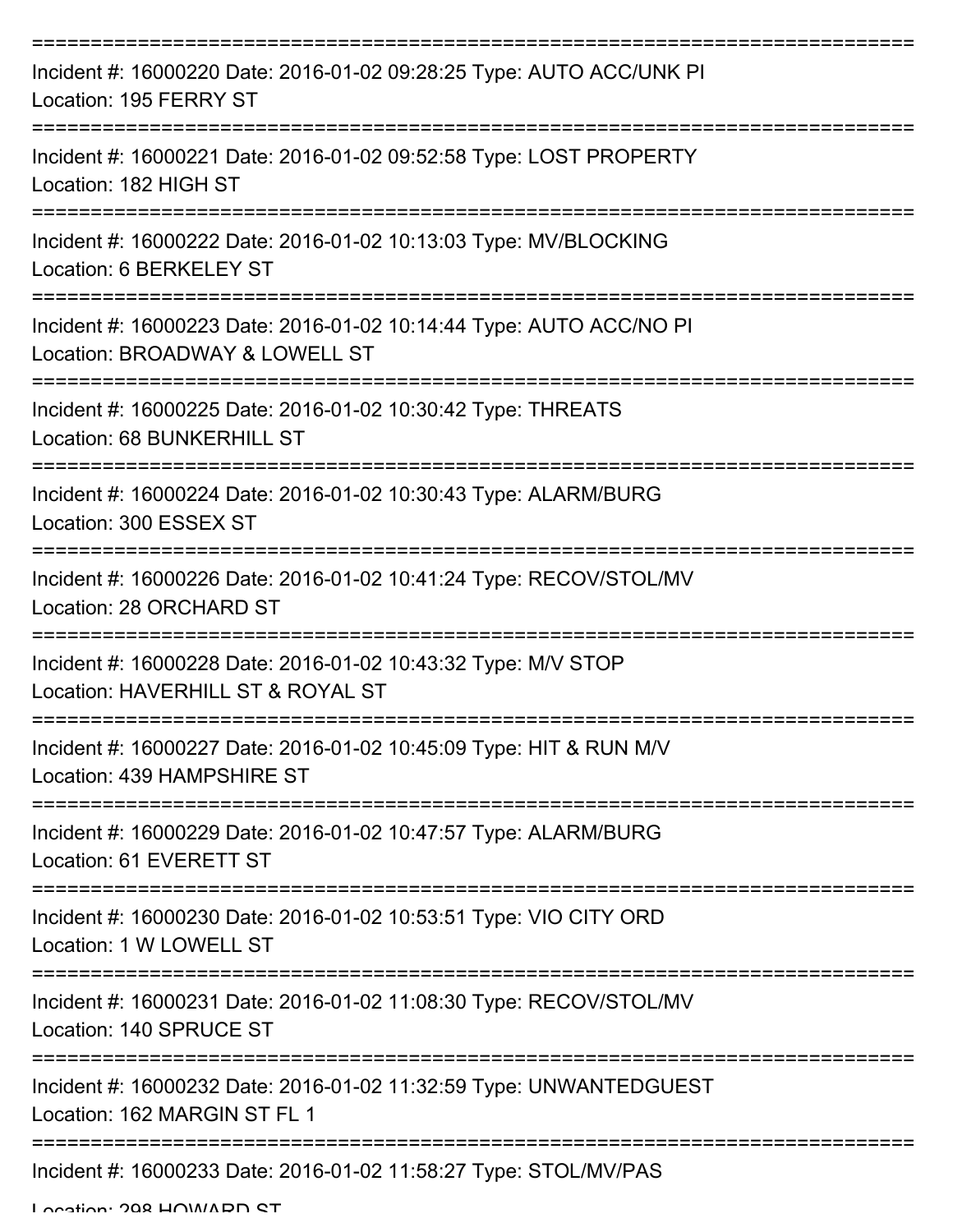| Incident #: 16000234 Date: 2016-01-02 12:02:57 Type: M/V STOP<br>Location: BROADWAY & LOWELL ST                |
|----------------------------------------------------------------------------------------------------------------|
| Incident #: 16000235 Date: 2016-01-02 12:18:23 Type: HIT & RUN M/V<br>Location: 55 BROOK ST                    |
| Incident #: 16000236 Date: 2016-01-02 12:20:31 Type: HIT & RUN M/V<br>Location: 68 MYRTLE ST                   |
| Incident #: 16000237 Date: 2016-01-02 12:36:30 Type: ALARM/BURG<br>Location: ESPERANZA ACADEMY / 198 GARDEN ST |
| Incident #: 16000238 Date: 2016-01-02 12:40:21 Type: MV/BLOCKING<br>Location: LASALLE AV & S BROADWAY          |
| Incident #: 16000239 Date: 2016-01-02 12:44:08 Type: RECOV/STOL/MV<br>Location: S UNION ST & WINTHROP AV       |
| Incident #: 16000240 Date: 2016-01-02 12:53:57 Type: THREATS<br>Location: 6 BOXFORD ST                         |
| Incident #: 16000241 Date: 2016-01-02 12:55:00 Type: RECOV/STOL/MV<br>Location: 143 HIGH ST                    |
| Incident #: 16000242 Date: 2016-01-02 13:26:13 Type: ALARM/BURG<br>Location: TARBOX SCHOOL / 59 ALDER ST       |
| Incident #: 16000243 Date: 2016-01-02 13:43:59 Type: ALARM/BURG<br>Location: 35 KENDALL ST                     |
| Incident #: 16000244 Date: 2016-01-02 13:50:00 Type: ALARM/BURG<br>Location: KINGDOM HALL / 35 FERRY ST        |
| Incident #: 16000245 Date: 2016-01-02 14:05:08 Type: DK (DRUNK)<br>Location: 6 DIAMOND ST #18                  |
| Incident #: 16000246 Date: 2016-01-02 14:12:56 Type: MV/BLOCKING<br>Location: 50 WEST ST                       |
| Incident #: 16000247 Date: 2016-01-02 14:18:01 Type: WARRANT SERVE<br>Location: 133 BAILEY ST                  |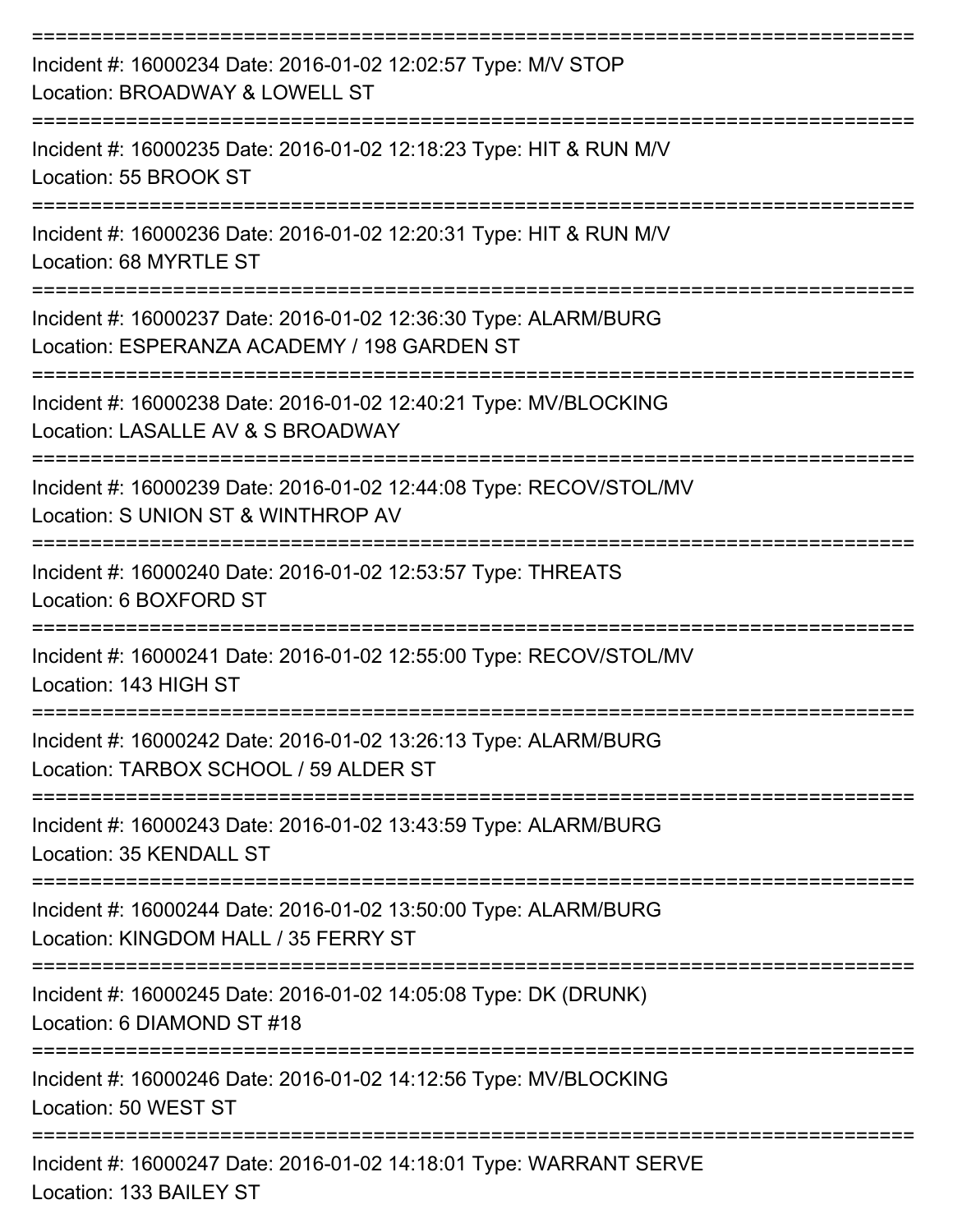| Incident #: 16000248 Date: 2016-01-02 14:27:10 Type: LARCENY/MV/PAST<br>Location: 38 ORCHARD ST                                              |
|----------------------------------------------------------------------------------------------------------------------------------------------|
| Incident #: 16000249 Date: 2016-01-02 14:27:55 Type: AUTO ACC/NO PI<br>Location: FLORAL ST & PEARL ST                                        |
| Incident #: 16000250 Date: 2016-01-02 14:28:32 Type: DRUG VIO<br>Location: FORDHAM RD & RIVERSIDE DR<br>==================================== |
| Incident #: 16000251 Date: 2016-01-02 14:39:22 Type: MEDIC SUPPORT<br>Location: 67 AMHERST ST                                                |
| Incident #: 16000252 Date: 2016-01-02 14:54:14 Type: AUTO ACC/NO PI<br>Location: 14 AMESBURY ST                                              |
| Incident #: 16000253 Date: 2016-01-02 15:45:47 Type: DISTURBANCE<br>Location: 51 BRADFORD ST                                                 |
| Incident #: 16000254 Date: 2016-01-02 16:11:51 Type: DISTURBANCE<br>Location: SUMMER ST & UNION ST                                           |
| Incident #: 16000255 Date: 2016-01-02 17:08:01 Type: THREATS<br><b>Location: HOWARD ST</b>                                                   |
| Incident #: 16000256 Date: 2016-01-02 18:09:25 Type: STOL/MV/PAS<br>Location: 101 UNION ST                                                   |
| Incident #: 16000257 Date: 2016-01-02 18:28:35 Type: MEDIC SUPPORT<br>Location: 18 FRANKLIN ST #405B FL 4                                    |
| Incident #: 16000258 Date: 2016-01-02 19:07:05 Type: MV/BLOCKING<br>Location: 10 LEXINGTON ST                                                |
| Incident #: 16000259 Date: 2016-01-02 19:08:18 Type: DOMESTIC/PAST<br>Location: 17 JEFFERSON ST                                              |
| Incident #: 16000260 Date: 2016-01-02 19:19:15 Type: AUTO ACC/NO PI<br>Location: FOSTER ST & SALEM ST                                        |
| Incident #: 16000261 Date: 2016-01-02 19:28:35 Type: AUTO ACC/NO PI<br>Location: ELKS LODGE / 652 ANDOVER ST                                 |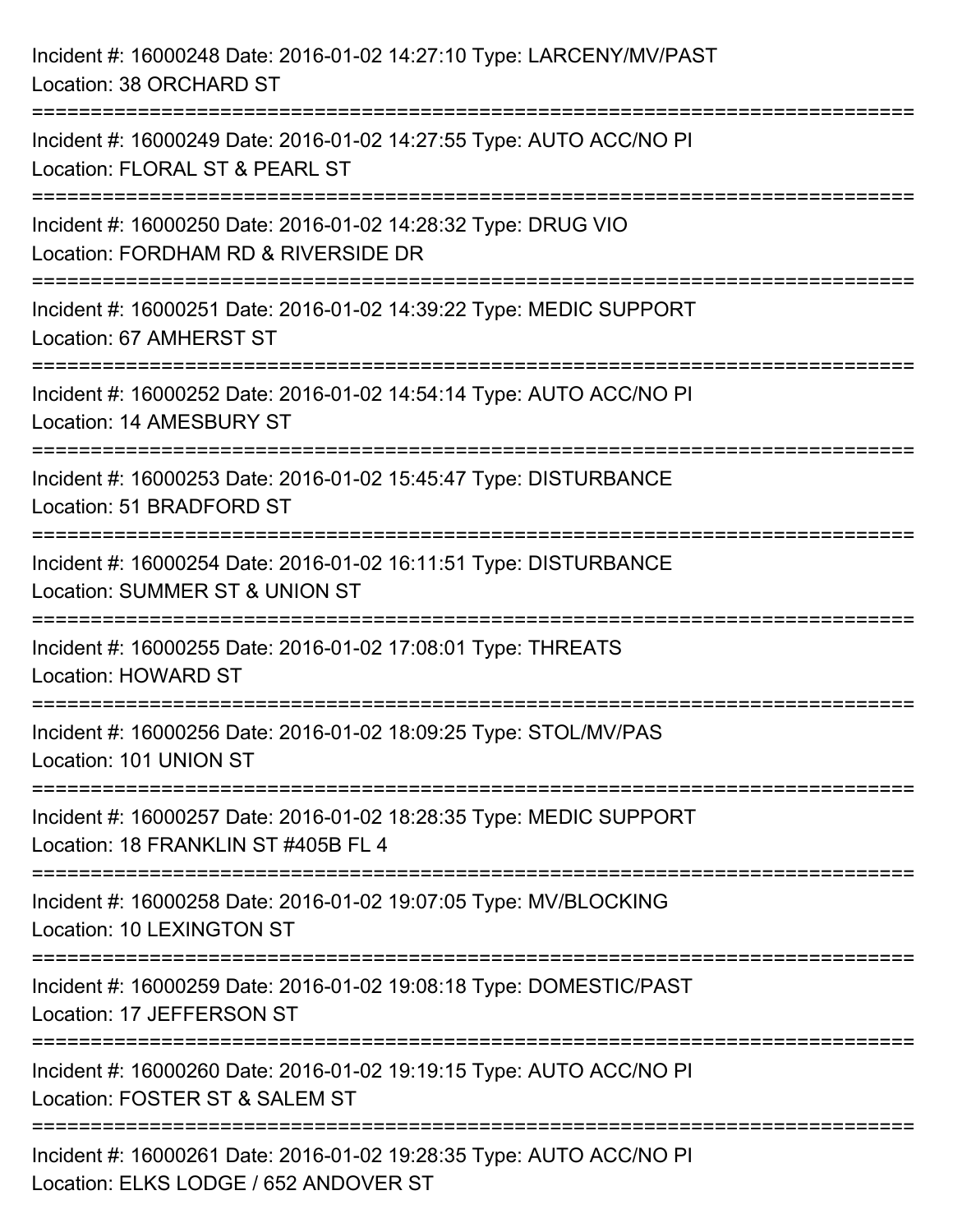| Incident #: 16000262 Date: 2016-01-02 20:03:17 Type: NOISE ORD<br>Location: 53 BELLEVUE ST FL 1                             |
|-----------------------------------------------------------------------------------------------------------------------------|
| Incident #: 16000263 Date: 2016-01-02 20:18:04 Type: NOISE ORD<br>Location: 37 BUSWELL ST                                   |
| Incident #: 16000264 Date: 2016-01-02 20:26:17 Type: DOMESTIC/PROG<br>Location: 55 WILMOT ST FL 2<br>:===================== |
| Incident #: 16000265 Date: 2016-01-02 20:53:04 Type: M/V STOP<br>Location: BLAKELIN ST & MANCHESTER ST                      |
| Incident #: 16000266 Date: 2016-01-02 21:00:03 Type: M/V STOP<br>Location: PARKER ST & S CANAL ST                           |
| Incident #: 16000267 Date: 2016-01-02 21:27:00 Type: KEEP PEACE<br>Location: 90 LOWELL ST                                   |
| Incident #: 16000268 Date: 2016-01-02 21:32:26 Type: UNKNOWN PROB<br><b>Location: 19 DURANT ST</b>                          |
| Incident #: 16000269 Date: 2016-01-02 21:42:04 Type: NOISE ORD<br>Location: 35 BUSWELL ST                                   |
| Incident #: 16000270 Date: 2016-01-02 21:49:33 Type: DOMESTIC/PROG<br>Location: 77 AVON ST                                  |
| Incident #: 16000271 Date: 2016-01-02 22:13:08 Type: FIGHT<br>Location: 10 BOYD ST                                          |
| Incident #: 16000272 Date: 2016-01-02 22:29:43 Type: DISTURBANCE<br>Location: PARKER ST & S CANAL ST                        |
| Incident #: 16000273 Date: 2016-01-02 22:42:03 Type: FIGHT<br>Location: 34 DRACUT ST                                        |
| Incident #: 16000274 Date: 2016-01-02 22:42:03 Type: AUTO ACC/NO PI<br>Location: 77 AVON ST                                 |
| Incident #: 16000275 Date: 2016-01-02 23:15:57 Type: M/V STOP<br>Location: ABBOTT ST & FOSTER ST                            |